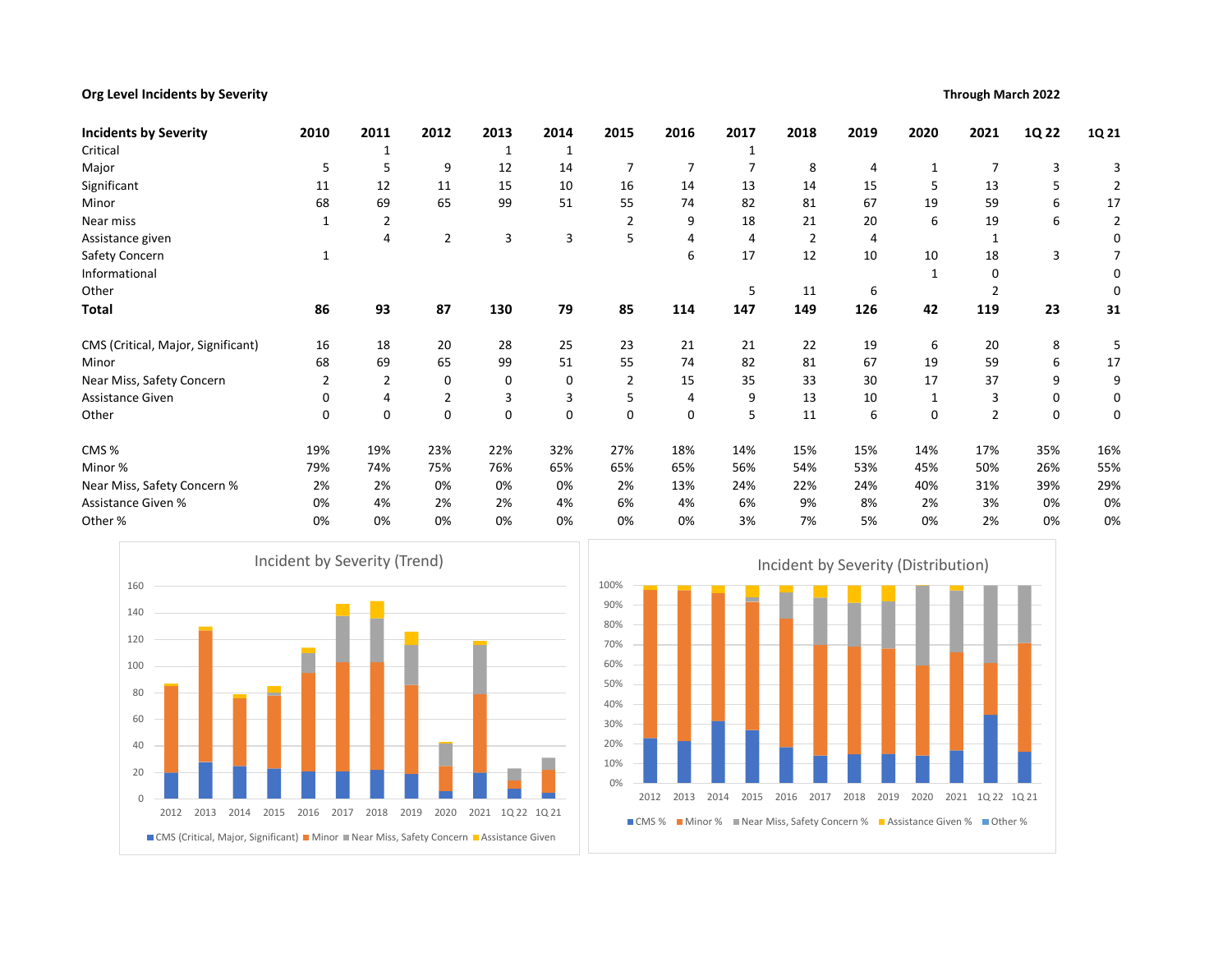# Org Level Incidents by Category **Through Mar 2022**

| Org Level Incidents by Category      | 2012                         | 2013                        | 2014             | 2015         | 2016           | 2017                | 2018 | 2019         | 2020                                                | 2021           | 1Q 22        | 1Q 21          |
|--------------------------------------|------------------------------|-----------------------------|------------------|--------------|----------------|---------------------|------|--------------|-----------------------------------------------------|----------------|--------------|----------------|
| Slip, Fall, Capsize                  | 38                           | 66                          | 44               | 42           | 59             | 58                  | 62   | 48           | 23                                                  | 67             | 12           | 13             |
| Illness or Personal issues*          | 28                           | 32                          | 12               | 8            | 13             | 29                  | 23   | 15           | 6                                                   | 14             |              | $\overline{7}$ |
| Logistics, Equipment, Party Issues   | 10                           | 23                          | 9                | 6            | 10             | 10                  | 21   | 15           | $\overline{2}$                                      | $\overline{7}$ | $\mathsf S$  | 3              |
| Hit, Struck, Cut                     | $\overline{7}$               | $\overline{7}$              | 10               | 15           | 17             | 20                  | 25   | 32           | 4                                                   | 17             | $\mathbf{1}$ | 3              |
| Safety Concern                       |                              |                             |                  | 4            | 2              | 6                   | 3    | 3            |                                                     | 3              |              | 0              |
| Informational                        | 3                            | $\overline{2}$              | 3                | $\mathbf{1}$ | $\overline{2}$ | 5                   | 3    | 4            |                                                     | 1              |              | 0              |
| Other                                | 1                            |                             | $\mathbf 1$      | 9            | 11             | 19                  | 12   | 9            | $\overline{7}$                                      | 10             | $\mathsf S$  | 5              |
| <b>Total</b>                         | 87                           | 130                         | 79               | 85           | 114            | 147                 | 149  | 126          | 42                                                  | 119            | 23           | 31             |
| * conditioning, lack of skill        |                              |                             |                  |              |                |                     |      |              |                                                     |                |              |                |
| Slip, Fall, Capsize %                | 44%                          | 51%                         | 56%              | 49%          | 52%            | 39%                 | 42%  | 38%          | 55%                                                 | 56%            | 52%          | 23%            |
| Illness or Personal Issues %         | 32%                          | 25%                         | 15%              | 9%           | 11%            | 20%                 | 15%  | 12%          | 14%                                                 | 12%            | 0%           | 10%            |
| Logistics, Eqpmt, Party Issues %     | 11%                          | 18%                         | 11%              | 7%           | 9%             | 7%                  | 14%  | 12%          | 5%                                                  | 6%             | 22%          | 10%            |
| Hit, Struck Cut %                    | 8%                           | 5%                          | 13%              | 18%          | 15%            | 14%                 | 17%  | 25%          | 10%                                                 | 14%            | 4%           | 0%             |
|                                      | Incident by Category (Trend) |                             |                  |              |                |                     |      |              | Incident by Category (Distribution)                 |                |              |                |
| 200                                  |                              |                             |                  | 100%         |                |                     |      |              |                                                     |                |              |                |
| 150                                  |                              |                             |                  | 80%          |                |                     |      |              |                                                     |                |              |                |
| 100                                  |                              |                             |                  | 60%          |                |                     |      |              |                                                     |                |              |                |
|                                      |                              |                             |                  | 40%          |                |                     |      |              |                                                     |                |              |                |
| 50                                   |                              |                             |                  | 20%          |                |                     |      |              |                                                     |                |              |                |
| $\mathbf 0$                          |                              |                             |                  | 0%           |                |                     |      |              |                                                     |                |              |                |
| 2013<br>2014<br>2015<br>2016<br>2012 | 2017<br>2018<br>2019         | 2020                        | 2021 10 22 10 21 |              | 2012           | 2013<br>2014        | 2015 | 2016<br>2017 | 2018<br>2019                                        | 2020           | 2021         | 10 22 10 21    |
| Slip, Fall, Capsize                  |                              | Illness or Personal issues* |                  |              |                | Slip, Fall, Capsize |      |              | Illness or Personal issues*                         |                |              |                |
| Logistics, Equipment, Party Issues   | Hit, Struck, Cut             |                             |                  |              |                |                     |      |              | Logistics, Equipment, Party Issues Hit, Struck, Cut |                |              |                |
| Safety Concern                       | Informational                |                             |                  |              |                | Safety Concern      |      |              | Informational                                       |                |              |                |
| Other                                |                              |                             |                  |              |                | Other               |      |              |                                                     |                |              |                |
|                                      |                              |                             |                  |              |                |                     |      |              |                                                     |                |              |                |



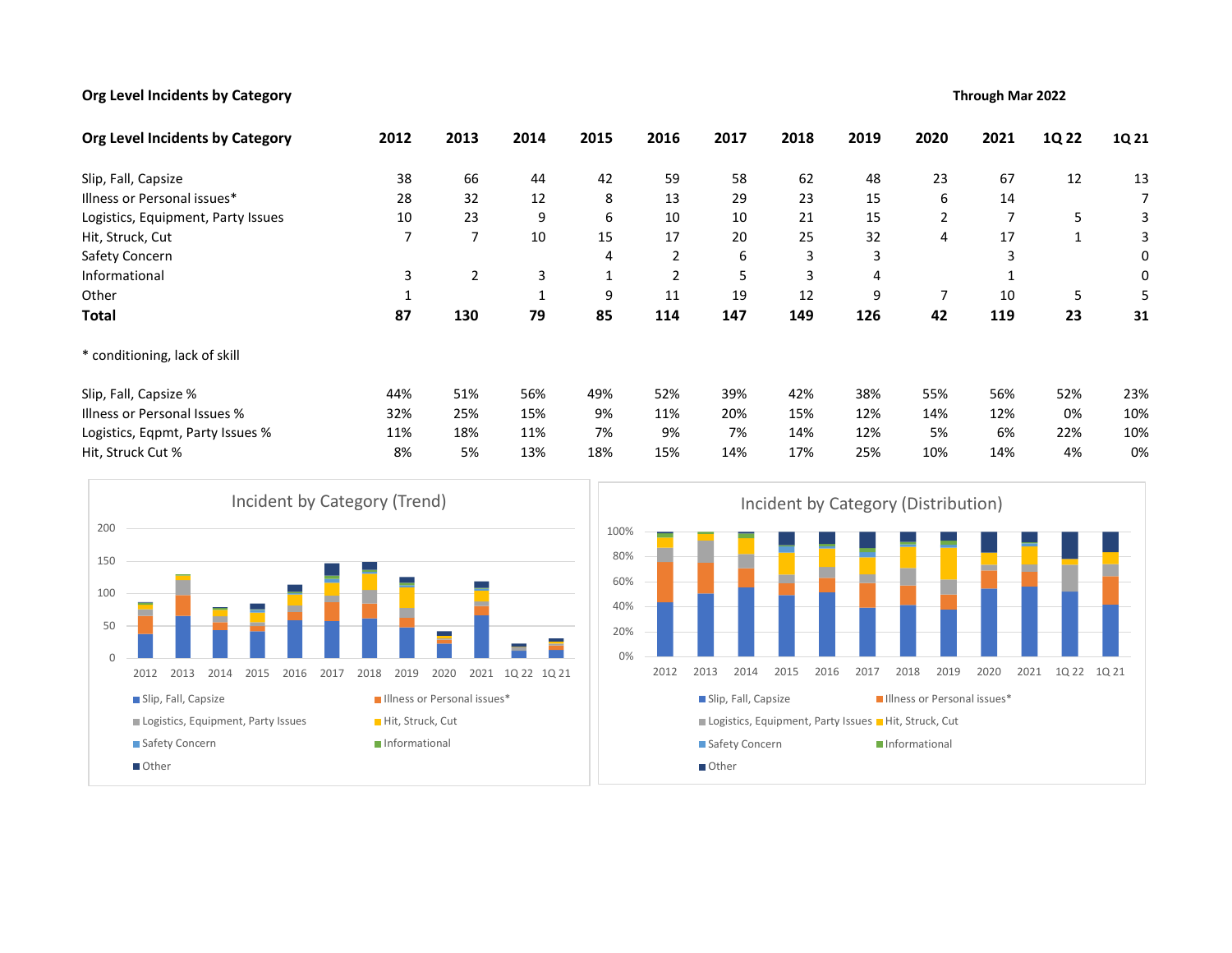### Org Incident Rates by Severity Through Mar 2022

| <b>Incident Rates by Severity</b>                                                                                                                                                               | 2012                                  | 2013         | 2014 | 2015                | 2016                                                                      | 2017         | 2018                                       | 2019                                                  | 2020                                      | 2021         | 1Q 22                                   | 1Q 21                    |
|-------------------------------------------------------------------------------------------------------------------------------------------------------------------------------------------------|---------------------------------------|--------------|------|---------------------|---------------------------------------------------------------------------|--------------|--------------------------------------------|-------------------------------------------------------|-------------------------------------------|--------------|-----------------------------------------|--------------------------|
| CMS (Critical, Major, Significant)                                                                                                                                                              | 1.1                                   | 1.5          | 1.6  | 1.0                 | 0.8                                                                       | 0.7          | 0.6                                        | 0.5                                                   | 0.4                                       | 0.6          | 0.8                                     | 0.4                      |
| Minor                                                                                                                                                                                           | 3.7                                   | 5.5          | 3.3  | 2.4                 | 2.8                                                                       | 2.8          | 2.2                                        | 1.8                                                   | 1.4                                       | 1.8          | 0.6                                     | 1.4                      |
| Near Miss, Safety Concern                                                                                                                                                                       |                                       |              |      | 0.1                 | 0.6                                                                       | 1.2          | 0.9                                        | 0.8                                                   | 1.2                                       | 1.1          | 0.9                                     | 0.7                      |
| Assistance Given                                                                                                                                                                                | 0.1                                   | 0.2          | 0.2  | 0.2                 | 0.2                                                                       | 0.1          | $0.1\,$                                    | 0.1                                                   | $\overline{\phantom{a}}$                  | 0.0          |                                         | $\overline{\phantom{a}}$ |
| Other                                                                                                                                                                                           |                                       |              |      |                     |                                                                           | 0.2          | 0.3                                        | 0.2                                                   | 0.1                                       | 0.1          |                                         |                          |
| <b>Total</b>                                                                                                                                                                                    | 4.9                                   | 7.2          | 5.1  | 3.6                 | 4.4                                                                       | $5.0$        | 4.1                                        | 3.4                                                   | 3.1                                       | 3.6          | 2.4                                     | $2.5\,$                  |
| CMS (Critical, Major, Significant)                                                                                                                                                              | 23%                                   | 22%          | 32%  | 27%                 | 18%                                                                       | 14%          | 15%                                        | 15%                                                   | 14%                                       | 17%          | 35%                                     | 16%                      |
| Minor                                                                                                                                                                                           | 75%                                   | 76%          | 65%  | 65%                 | 65%                                                                       | 56%          | 54%                                        | 53%                                                   | 45%                                       | 50%          | 26%                                     | 55%                      |
| Near Miss, Safety Concern                                                                                                                                                                       | 0%                                    | 0%           | 0%   | 2%                  | 13%                                                                       | 24%          | 22%                                        | 24%                                                   | 38%                                       | 31%          | 39%                                     | 29%                      |
| Assistance Given                                                                                                                                                                                | 2%                                    | 2%           | 4%   | 6%                  | 4%                                                                        | 3%           | 1%                                         | 3%                                                    | 0%                                        | 1%           | 0%                                      | 0%                       |
| Other                                                                                                                                                                                           | 0%                                    | 0%           | 0%   | 0%                  | 0%                                                                        | 3%           | 7%                                         | 5%                                                    | 2%                                        | 2%           | 0%                                      | 0%                       |
| 8.0<br>7.0<br>6.0<br>5.0<br>4.0<br>3.0<br>2.0<br>$1.0\,$<br>2013<br>2014<br>2015<br>2012<br>■ CMS (Critical, Major, Significant) ■ Minor ■ Near Miss, Safety Concern ■ Assistance Given ■ Other | Severity Rate (Trend)<br>2016<br>2017 | 2018<br>2019 | 2020 | 2021<br>1Q 22 1Q 21 | 100%<br>90%<br>80%<br>70%<br>60%<br>50%<br>40%<br>30%<br>20%<br>10%<br>0% | 2013<br>2012 | 2014<br>CMS (Critical, Major, Significant) | Severity Rate (Distribution)<br>2015<br>2016<br>Minor | 2017<br>2018<br>Near Miss, Safety Concern | 2019<br>2020 | 2021<br>1Q 22<br>Assistance Given Other | 1Q 21                    |